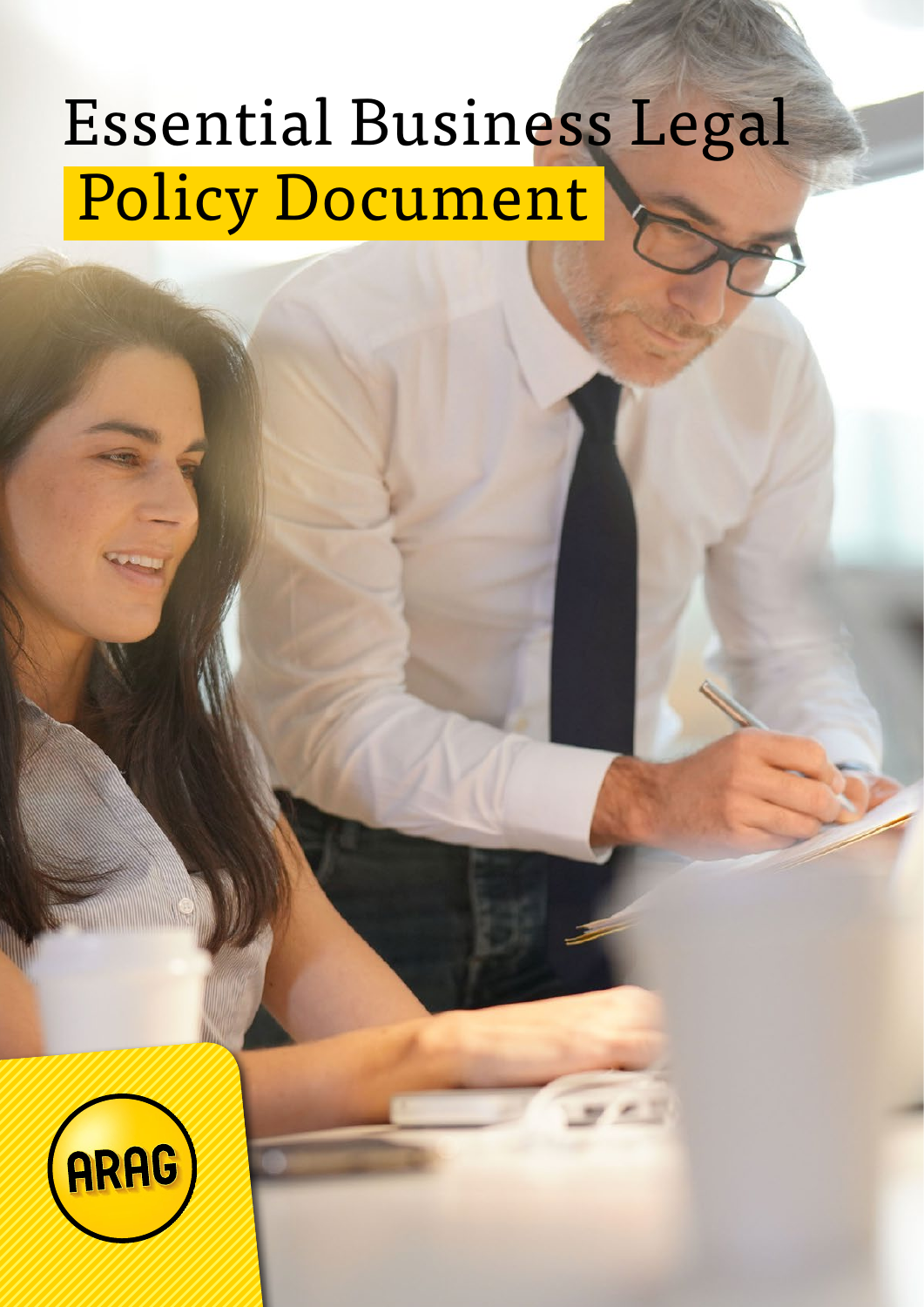# Essential Business Legal

Please read this policy carefully and in full to familiarise yourself with the terms and conditions, as well as the:



Legal and other helpline services

Business legal services website



Claims procedure.

If you are unsure about anything in this document please contact whoever you purchased your policy from.

#### Telephone helplines

Legal advice on business matters within UK and EU law, 24 hours a day, 365 days of the year 0344 571 7978

Redundancy assistance, 9am to 5pm weekdays 0330 303 1955

UK tax advice, 9am to 5pm weekdays 0344 571 7978

Executive suite identity theft resolution 0333 000 2083

Crisis communication 0344 571 7964

Counselling service 0333 000 2082

#### Business legal services

www.araglegal.co.uk

Register on your first site visit using voucher code X1232KC79BB5. Discover our law guide, take a legal healthcheck and create legal documents and letters to help with commercial legal matters.

Most legal documents are free for you to download but a modest fee is payable for a few documents.

### Main benefits of Essential Business Legal

Protection for legal costs arising from:

- employment disputes & compensation awards
- employment restrictive covenants
- tax investigations & VAT disputes
- legal nuisance, trespass or damage to property
- legal defence
- compliance & regulation
- statutory licence appeals
- loss of earnings
- claims involving your executives
- contract & debt recovery
- crisis communication.

### Who is ARAG?

ARAG plc is part of the global ARAG Group, the largest family-owned enterprise in the German insurance industry. Founded in 1935, on the principle that every citizen should be able to assert their legal rights, ARAG now employs 4,000 people around the world and generates premium income in excess of €1.8 billion.

Operating in the UK since 2006, ARAG plc provides a comprehensive suite of "before-the-event" and "after-the-event" legal insurance products and assistance solutions to protect both businesses and individuals.

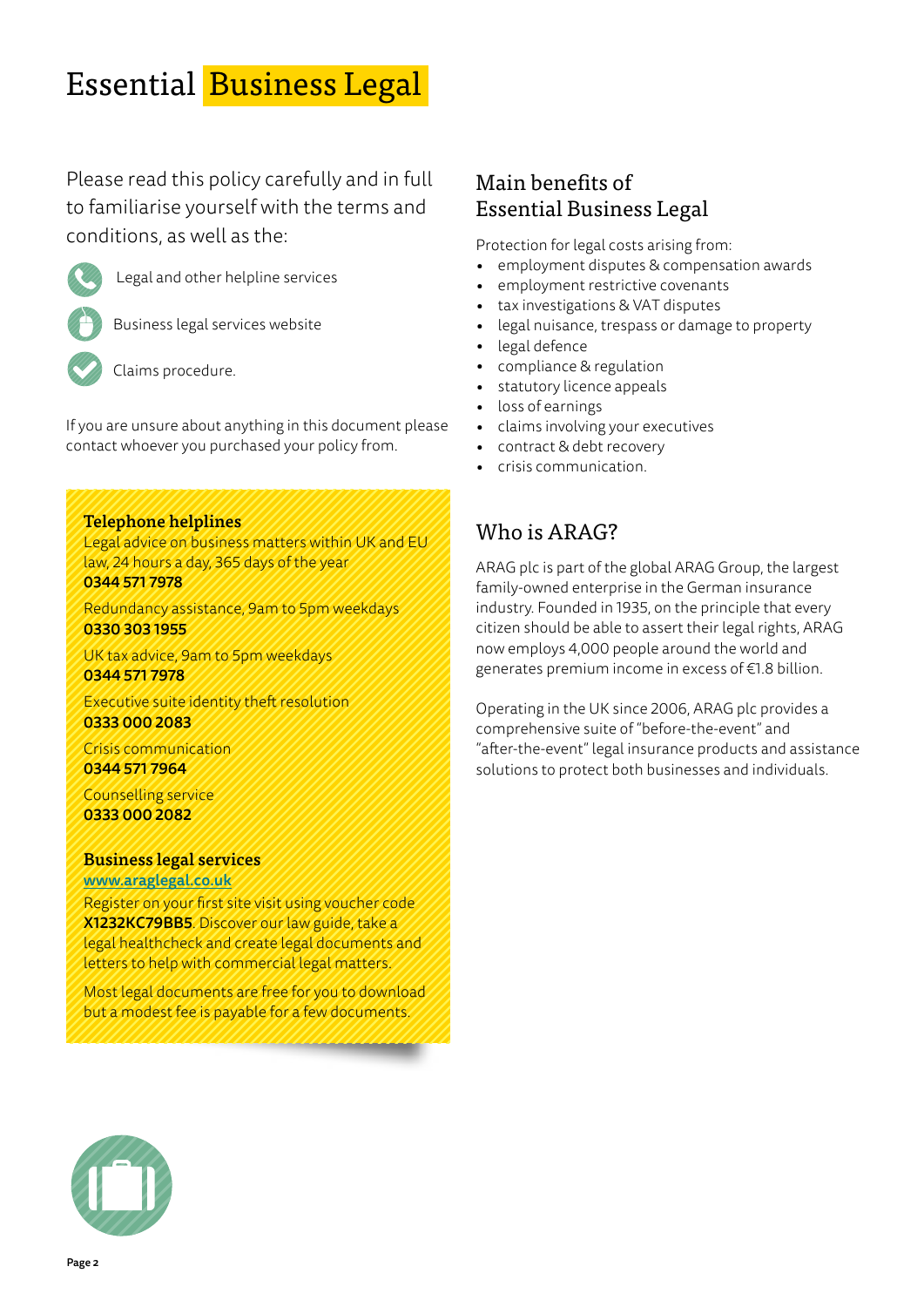# Important information

### Helplines

All helplines are subject to fair and reasonable use. The level of fair usage will depend on individual circumstances. However, if our advisors consider that your helpline usage is becoming excessive they will tell you. If following that warning, usage is not reduced to a more reasonable level, we can refuse to accept further calls.

#### Legal and tax advice 0344 571 7978

If you have a legal or tax problem relating to your business, we recommend you call our confidential legal and tax advice helpline. Legal advice is available 24 hours a day, 365 days of the year, and tax advice is available between 9am and 5pm on weekdays (except bank holidays).

We give advice about business-related legal matters within UK and EU law and tax matters within the UK. Your query will be dealt with by a qualified specialist who is experienced in handling legal and tax-related matters.



You can visit our website to see a **[video](https://www.youtube.com/watch?v=q3P1uwkYXVs&feature=youtu.be)** about this service.

Use of this service does not constitute reporting of a claim.

#### Redundancy assistance 0330 303 1955

If you are planning redundancies and need extra legal support, we can arrange specialist consultancy assistance for you. Redundancy assistance will help you to implement a fair selection process and ensure that the redundancy notices are correctly served. The service offers document review and telephone or written advice and is subject to a charge. If you would like us to arrange Redundancy assistance please call us between 9am and 5pm on weekdays (except bank holidays).

#### Executive suite – identity theft resolution 0333 000 2083

This service is available to the principal, executive officers, directors and partners of the business between 9am and 5pm on weekdays (except bank holidays). We provide telephone advice to help executives keep their personal identity secure. Where identity theft is suspected, our specialist caseworkers can help the victim to restore their credit rating and correspond with their card issuer, bank or other parties. Identity theft expenses are insured under Insured event 11 c) when your executives use this helpline.

#### Crisis communication 0344 571 7964

Following an event that has attracted negative publicity which could affect your business, you can access professional public relations support from our Crisis communication experts at any time.

In advance of any actual adverse publicity, where possible, initial advice for you to act upon will be provided over the phone. If your circumstances require professional work to be carried out at that time, we can help on a consultancy basis and subject to you paying a fee.

Where an event has led to actual publicity online, in print or broadcast, that could damage your business, you are insured against the costs of crisis communication services under Insured event 13 when you use this helpline.

#### Counselling assistance 0333 000 2082

Our qualified counsellors will provide free confidential support and advice by phone to your employees or their family members who are suffering from emotional upset or feeling worried and anxious about a personal or work-related problem.



We have prepared a **[handout](https://www.arag.co.uk/media/graphics/products/bte/commercial/arag_counselling_assistnace.pdf)** to give you further information about mental health at work and to let your employees know about Counselling assistance which you may find useful.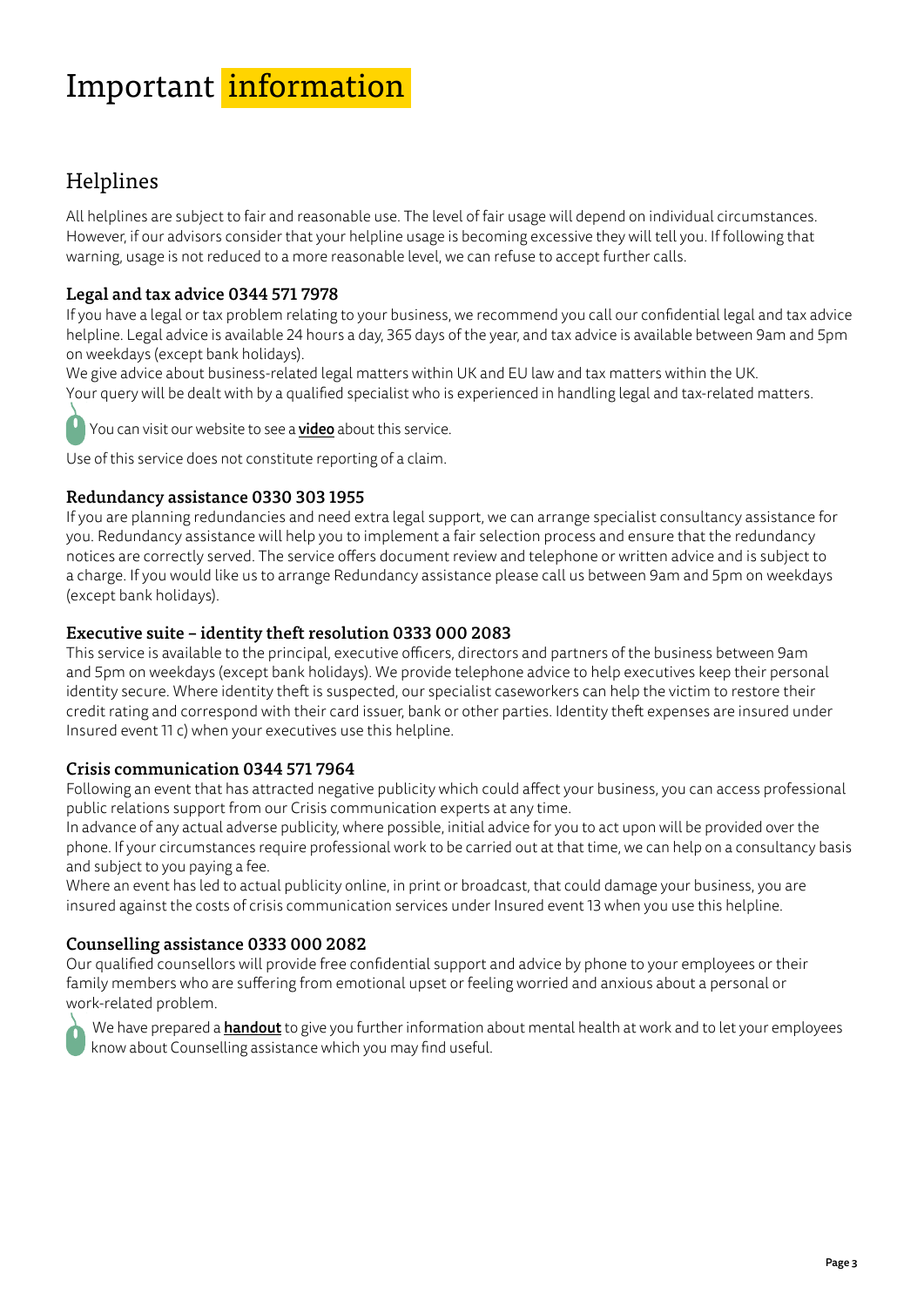### Important information (continued)

#### Business legal services www.araglegal.co.uk

#### Getting started

Click on the "How our services work" button on the home page to take a two-minute tour of our Business legal services website. Learn more about what the website offers and how you can use it to save legal costs and to support the smooth running of your business. You will need to enter voucher code X1232KC79BB5 when you register to use the website. Once you have registered you can access the website at any time to create and securely store your legal documents.

You can visit our website to see a **[video](https://www.youtube.com/watch?v=ex9VuIaxnnw&feature=youtu.be)** about this service.

#### Choosing your legal documents

We recommend selecting "Legal healthcheck" from the menu of services. This useful tool will help you to identify which legal documents are likely to be most useful to your business. We have suggested legal documents and law guide content that may help you in particular circumstances throughout this policy wording.

Look out for this symbol **1**. You will find helpful guidance notes and pop-up examples as you build your documents.

#### More help?

A review service is available for the most complex documents. Where it is available this service attracts a fee. You will need to order the review service before you start building your document if you require it.

Click on the Contact button to seek technical support if you have problems using the website. Our digital technical support team cannot give you legal or insurance advice.

### Claims procedure

#### Telling us about your claim

- 1) If an **insured** needs to make a claim, they must notify **us** as soon as possible.
- 2) If an insured instructs their own solicitor or accountant without telling us, they will be liable for costs that are not covered by this policy.
- 3) A claim form can be downloaded at www.arag.co.uk/newclaims or requested by telephoning us on 0330 303 1955 between 9am and 5pm weekdays (except bank holidays).
- 4) The completed claim form and supporting documentation can be sent to us by email, post or fax. Further details are set out in the claim form itself.

#### What happens next?

- 1) We will send the insured a written acknowledgment by the end of the next working day after receiving their claim form.
- 2) Within five working days of receiving all the information needed to assess the availability of cover under the policy, we will write to the insured either:
	- a) confirming cover under the terms of this policy and advising the *insured* of the next steps to progress their claim; or
	- b) if the claim is not covered, we will explain in full the reason why and advise whether we can assist in another way.
- 3) When a representative is appointed they will try to resolve the *insured's* dispute without delay, arranging mediation whenever appropriate.
- 4) We will check on the progress of the insured's claim with the appointed advisor from time to time. Sometimes matters cannot be resolved quickly, particularly if the other side is slow to cooperate or a legal timetable is decided by the courts.

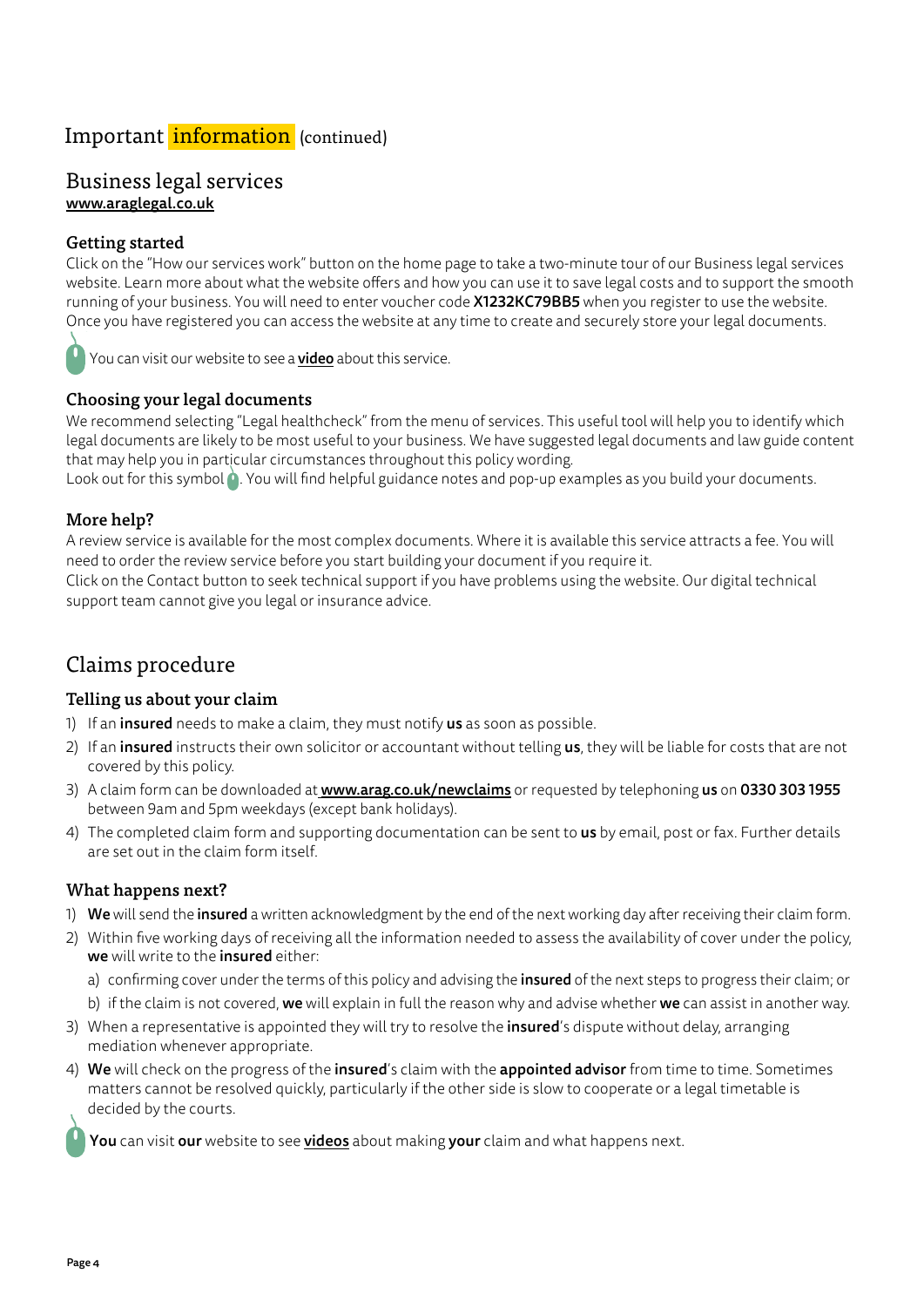### Important information (continued)

### Privacy statement

This is a summary of how we collect, use, share and store personal information. To view our full privacy statement, please see our website www.arag.co.uk

#### Collecting personal information

ARAG may be required to collect certain personal or sensitive information which may include name, address, date of birth and if appropriate medical information. We will hold and process this information in accordance with all relevant data protection regulations and legislation. Should we ask for personal or sensitive information, we undertake that it shall only be used in accordance with our privacy statement.

We may also collect information for other parties such as suppliers we appoint to process the handling of a claim.

#### Using personal or sensitive information

The reason we collect personal or sensitive information is to fulfil our contractual and regulatory obligations in providing this insurance product, for example to process premium or handle a claim. To fulfil these obligations, we may need to share personal or sensitive information with other organisations.

We will not disclose personal or sensitive information for any purpose other than the purpose for which it was collected. Please refer to our full privacy statement for full details.

#### Keeping personal information

We shall not keep personal information for any longer than necessary.

#### Your rights

Any person insured by this policy has a number of rights in relation to how we hold personal data including; the right to a copy of the personal data we hold; the right to object to the use of personal data or the withdrawal of previously given consent; the right to have personal data deleted.

For a full list of privacy rights and when we will not be able to delete personal data, please refer to our full [privacy statement](https://www.arag.co.uk/cookie-policy/).

### What happens if the insurer cannot meet its liabilities?

The insurer is covered by the Financial Services Compensation Scheme (FSCS). The insured may be entitled to compensation of up to 90% of the cost of their claim in the unlikely event that the insurer cannot meet its obligations. Further information about compensation scheme arrangements is available at www.fscs.org.uk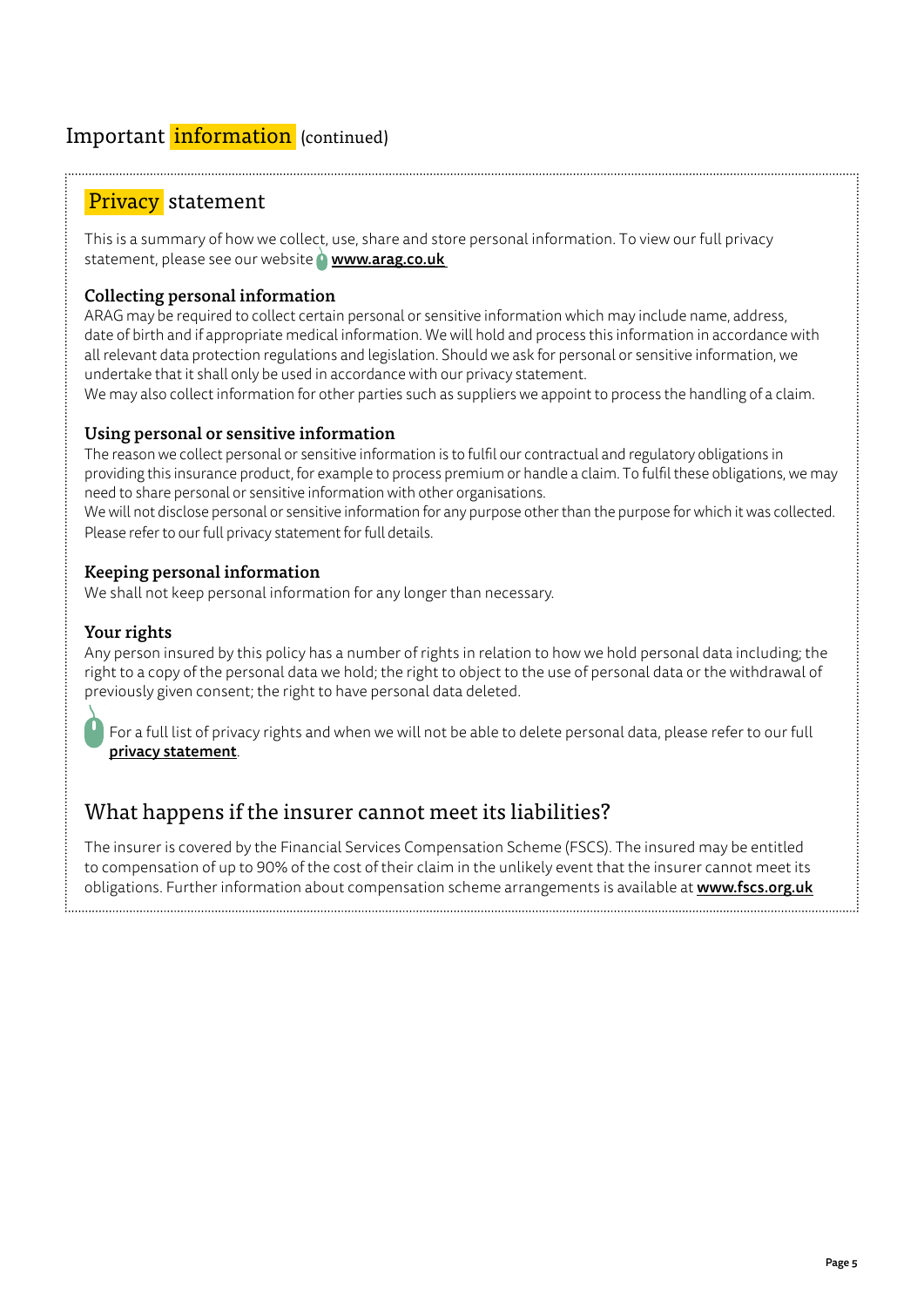### Essential Business Legal

This policy is evidence of the contract between you and the insurer. The policy and schedule shall be read together as one document.

Terms that appear in bold type have special meanings. Please read Meaning of words & terms for more information.

#### Your policy cover

Following an Insured event, the insurer will pay legal costs & expenses including the cost of appeals (and compensation awards under Insured event 2 Employment compensation awards), up to

- a) the limit of indemnity specified in the schedule to which this policy attaches for all claims related by time or originating cause;
- b) an aggregate limit of £1,000,000 for compensation awards under Insured event 2 Employment compensation awards;

subject to all of the following requirements being met:

- 1) You have paid the insurance premium.
- 2) The **insured** keeps to the terms of this policy and cooperates fully with us.
- 3) Unless otherwise stated in this policy, the Insured event arises in connection with your business and occurs within the territorial limit.
- 4) The claim
	- a) always has reasonable prospects of success and
	- b) is reported to us
		- i) during the **period of insurance** and
		- ii) as soon as the insured first becomes aware of circumstances which could give rise to a claim.
- 5) Unless there is a conflict of interest, the insured always agrees to use the appointed advisor chosen by us
	- a) in any claim to be heard by an Employment Tribunal and/or
	- b) before proceedings have been or need to be issued.
- 6) Any dispute will be dealt with through mediation or by a court, tribunal, Advisory Conciliation and Arbitration Service or a relevant regulatory or licensing body within the territorial limit.

We consider that a claim has been reported to us when we have received the insured's fully completed claim form.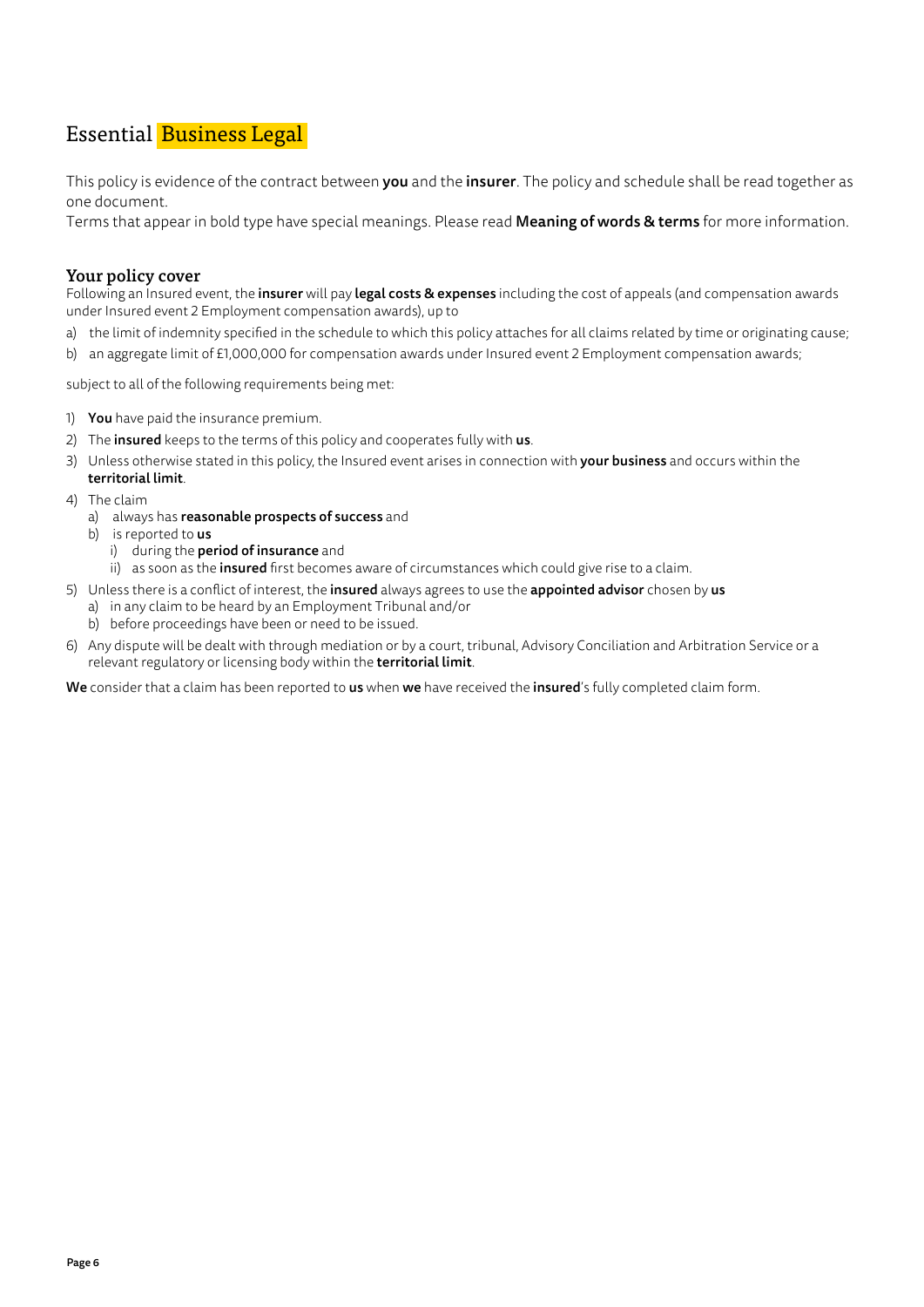### Insured events covered

1 Employment

 A dispute between you and your employee, ex-employee, or a prospective employee, arising from a breach or an alleged breach of their

- a) contract of service with you
- b) related legal rights.

You can claim under the policy as soon as internal procedures as set out in the

- a) ACAS Code of Practice for Disciplinary and Grievance Procedures or
- b) Labour Relations Agency Code of Practice on Disciplinary and Grievance Procedures in Northern Ireland have been or ought to have been concluded.

#### What is not covered under Insured event 1

Any claim arising from or relating to:

- 1) the pursuit of an action by  $you$  other than an appeal against the decision of a court or tribunal
- 2) actual or alleged redundancy that is notified to employees within 180 days of the start of this policy, except where you have had equivalent cover in force up until the start of this policy
- 3) costs you incur to prepare for an internal disciplinary hearing, grievance or appeal
- 4) a pension scheme where actions are brought by ten or more employees or ex-employees.

Examples of legal documents on our Business legal services [website](https://araglegal.secureclient.co.uk/arag/) that you may find useful are the Employment Handbook, Employment Contracts, Discipline and Dismissal Letters and Hiring Staff documents.

#### 2 Employment compensation awards

Following a claim we have accepted under Insured event 1 Employment, the insurer will pay any

- a) basic and compensatory award or
- b) an amount agreed by us in settlement of a dispute.

Provided that compensation is:

- a) agreed through mediation, conciliation or under a settlement approved by us in advance or
- b) awarded by a tribunal judgment after full argument unless given by default.

#### What is not covered under Insured event 2

- 1) Money due to an *employee* under a contract or a statutory provision relating thereto.
- 2) Compensation awards or settlements relating to a) trade union membership, industrial or labour arbitration or collective bargaining agreements
	- b) civil claims or statutory rights relating to trustees of occupational pension schemes.

Our [Law Guide](https://araglegal.secureclient.co.uk/arag/) provides information about how to calculate awards and unfair dismissal awards limits.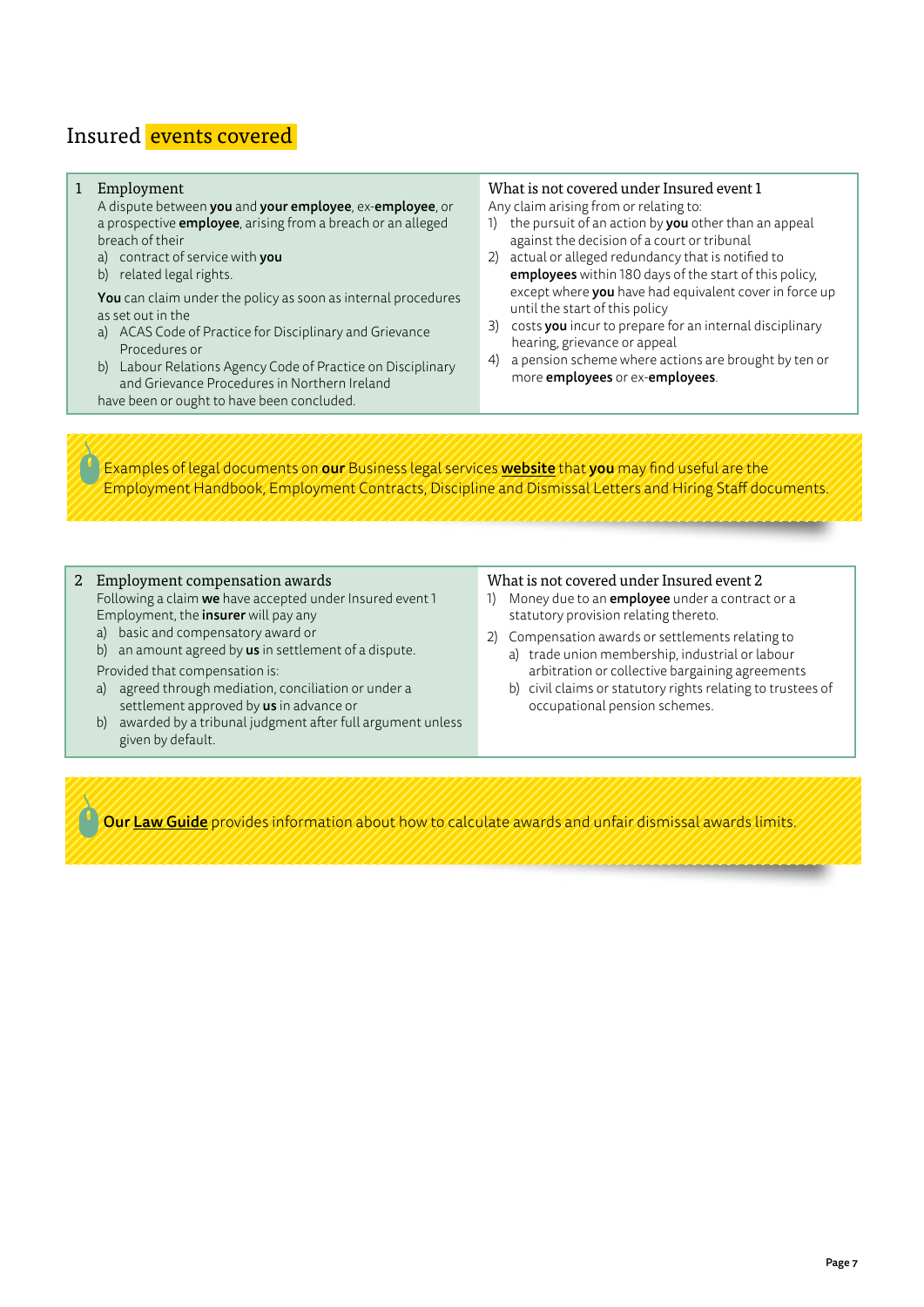### Insured events covered

#### 3 Employment restrictive covenants

a) A dispute with your employee or ex-employee which arises from their breach of a restrictive covenant where you are seeking financial remedy or damages. Provided that the restrictive covenant

- i) is designed to protect **your** legitimate business interests, for a period not exceeding 12 months and
- ii) is evidenced in writing and signed by **your employee** or ex-employee and
- iii) extends no further than is reasonably necessary to protect the **business** interests.
- b) A dispute with another party who alleges that you have breached their legal rights protected by a restrictive covenant.

The Employment agreement on our Business legal services [website](https://araglegal.secureclient.co.uk/arag/) includes a wording you may use for restrictive covenants.

#### 4 Tax disputes

- a) A formally notified enquiry into your business tax.
- b) A dispute about your compliance with HMRC regulations relating to your employees, workers or payments to contractors.
- c) A dispute with HMRC about Value Added Tax. Provided that:
- a) you keep proper records in accordance with legal requirements and
- b) in respect of any appealable matter you have requested an Internal Review from HMRC where available.

#### What is not covered under Insured event 4 Any claim arising from or relating to:

- 1) tax returns which are submitted late or for any other reason, result in HMRC imposing a penalty, or which contain careless and/or deliberate misstatements or omissions
- 2) an investigation by the Fraud Investigation Service of HMRC
- 3) circumstances where the Disclosure of Tax Avoidance Scheme Regulations apply or should apply to your financial arrangements
- 4) any enquiry that concerns assets, monies or wealth outside of the United Kingdom
- 5) your failure to register for VAT.

#### 5 Property

 A dispute relating to material property which you own or is your responsibility:

- a) following an event which causes physical damage to **your** material property
- b) following a public or private nuisance or trespass
- c) which you wish to recover or repossess from an employee or ex-employee

d) with your business tenant that arises from a written lease agreement granted under the Landlord & Tenant Act 1954.

#### What is not covered under Insured event 5 Any claim arising from or relating to:

- 1) a contract between **you** and a third party except for a claim under 5c) and 5d) provided that in respect of 5d) you will not be insured for:
	- a) negotiating a rent review or any dispute that arises from a disagreement with your tenant over the revision of rent and service charges that shall be payable.
	- b) renewal of your lease agreement or the granting of a new tenancy other than where
		- i) you have a reasonable prospect of successfully opposing your tenant's right to a new or renewal tenancy under Section 30(1) of the Landlord and Tenant Act; and
		- ii) you can demonstrate that you have served correct legal notice to terminate on the tenant in the prescribed form before **your** tenant has served you with a request for a new tenancy
- 2) goods lent or hired out
- 3) compulsory purchase, demolition restrictions, controls or permissions placed on land or property by any government, local or public authority.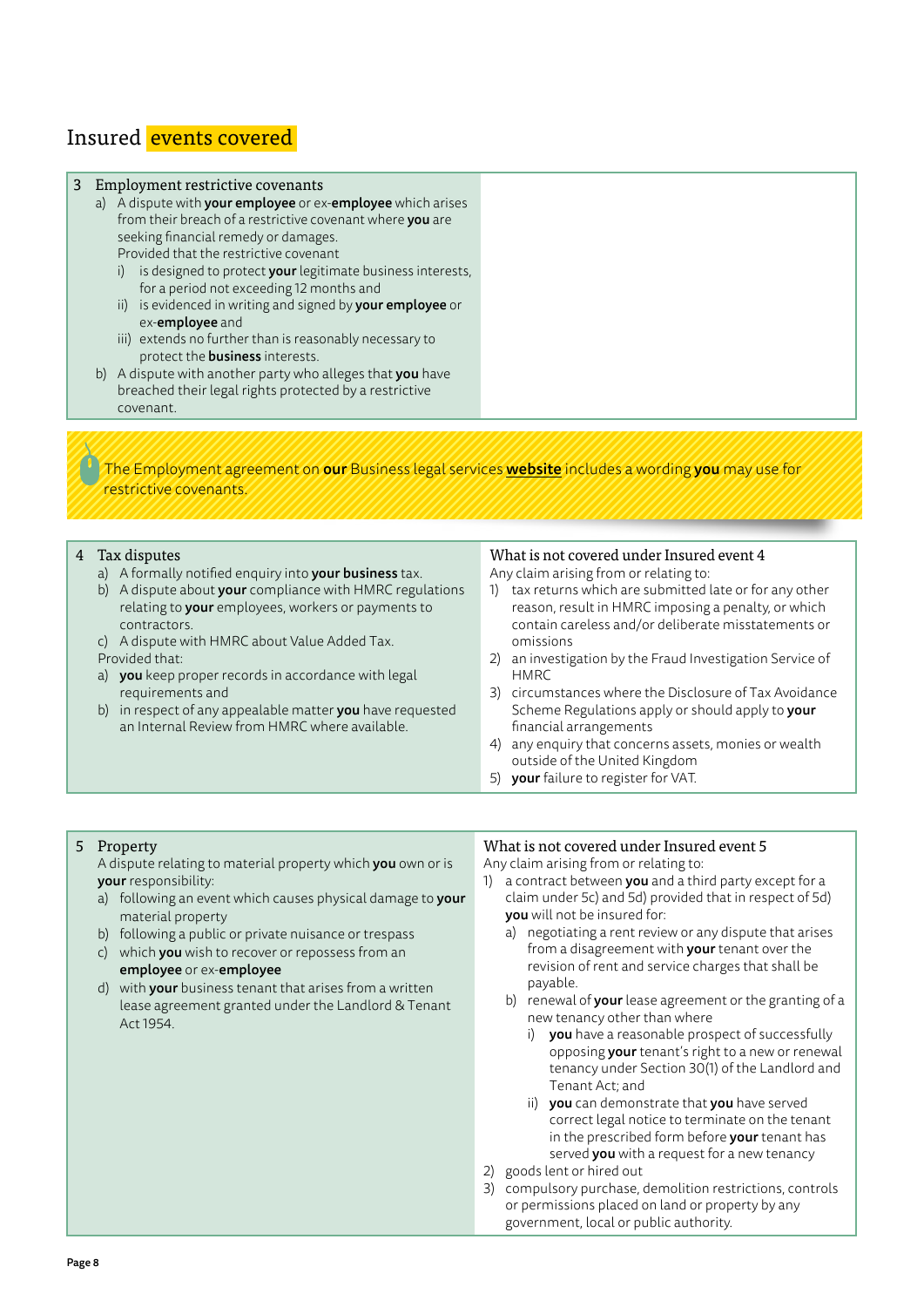### Insured **events covered** (continued)

#### 6 Legal defence

- a) A criminal investigation and/or enquiry by:
	- i) the police or

 ii) other body with the power to prosecute where it is suspected that an offence may have been committed that could lead to the insured being prosecuted.

b) The charge for an offence or alleged offence which leads to the insured being prosecuted in a court of criminal jurisdiction.

#### What is not covered under Insured event 6 Any claim relating to a parking offence.

The Government have published a **[four-part guide](https://www.gov.uk/government/publications/going-to-a-criminal-court-support-for-defendants)** containing information and advice about the criminal court process that you may find useful if you are required to appear in court as a defendant.

#### 7 Compliance & regulation

- a) Receipt of a Statutory Notice that imposes terms against which you wish to appeal.
- b) Notice of a formal investigation or disciplinary hearing by any professional or regulatory body.
- c) A civil action alleging wrongful arrest arising from an allegation of theft.
- d) A claim against you for compensation under the Data Protection Act 2018 provided that
	- i) **you** are registered with the Information Commissioner
	- ii) **you** are able to evidence that **you** have in place a process to
		- investigate complaints from data subjects regarding a breach of their privacy rights
		- offer suitable redress where a breach has occurred and that your complaints process has been fully engaged.
- e) A civil action alleging that an insured has
	- i) committed an act of unlawful discrimination; or ii) failed to correctly exercise their fiduciary duty as a
		- trustee of a pension fund set up for the benefit of your employees.

#### What is not covered under Insured event 7 Any claim arising from or relating to:

- 1) the pursuit of an action by you other than an appeal
- 2) a routine inspection by a regulatory authority
- 3) an enquiry, investigation or enforcement action by HMRC
- 4) a claim brought against your business where unlawful discrimination has been alleged.

ico.org.uk Guide to GDPR Regulation

www.araglegal.co.uk There is a whole area of health & safety law on our Business legal services website. Create documents such as your own health & safety compliance review and policy or a fire risk assessment.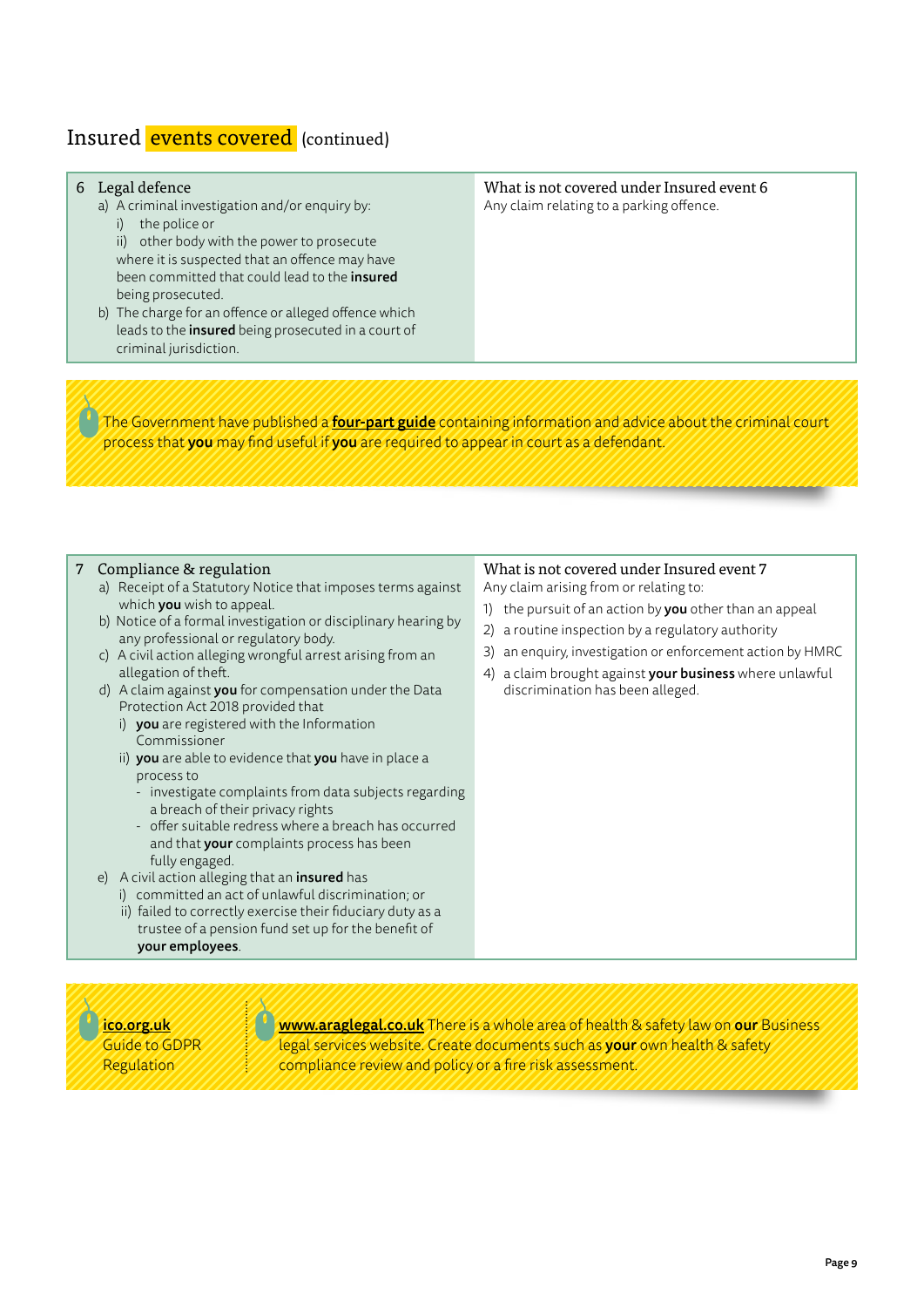### Insured **events covered** (continued)

#### 8 Statutory licence appeals

 An appeal against a formal written proposal by the relevant authority to alter, suspend, revoke or refuse to renew a licence or compulsory registration required to run your business.

#### 9 Loss of earnings

The **insured**'s absence from work to attend court, tribunal, arbitration, regulatory proceedings or a professional body's disciplinary hearing at the request of the appointed advisor or whilst on jury service which results in loss of earnings.

What is not covered under Insured event 9 Any sum which can be recovered from the court.

#### www.gov.uk/jury-service/what-you-can-claim

#### 10 Personal injury

 An event that causes bodily injury to, or the death of, an insured.

#### What is not covered under Insured event 10

Any claim arising from or relating to a condition, illness or disease which develops gradually over time.

#### 11 Executive suite

 This Insured event applies only to the principal, executive officers, directors and partners of your business.

- a) An HMRC enquiry into the executive's personal tax affairs. b) A motoring prosecution that arises from driving for
- personal, social or domestic use, including commuting to or from your business.
- c) A claim that arises from personal identity theft provided that the person claiming has sought and followed advice from the Executive suite identity theft resolution helpline.
- d) A dispute that arises from the terms of your business partnership agreement that is to be referred to mediation.
- e) Crisis communication as described in Insured event 13 below shall be available to the principal, executive officers, directors and partners of the business for matters occurring in their private and personal capacity that cause significant adverse publicity or reputational damage.

#### What is not covered under Insured event 11

- 1) Any claim arising from or relating to:
	- a) tax returns which are submitted late or for any other reason, result in HMRC imposing a penalty or which contain careless and/or deliberate misstatements or omissions
	- b) an investigation by the Fraud Investigation Service of **HMRC**
	- c) circumstances where the Disclosure of Tax Avoidance Scheme Regulations apply or should apply to the executive's financial arrangements
	- d) any enquiry that concerns assets, monies or wealth outside of the United Kingdom
	- e) a parking offence
	- f) costs incurred in excess of £25,000 for a claim under 11 d) and 11 e).
- 2) Crisis communication for a matter that has not actually resulted in adverse publicity appearing online, in print or broadcast.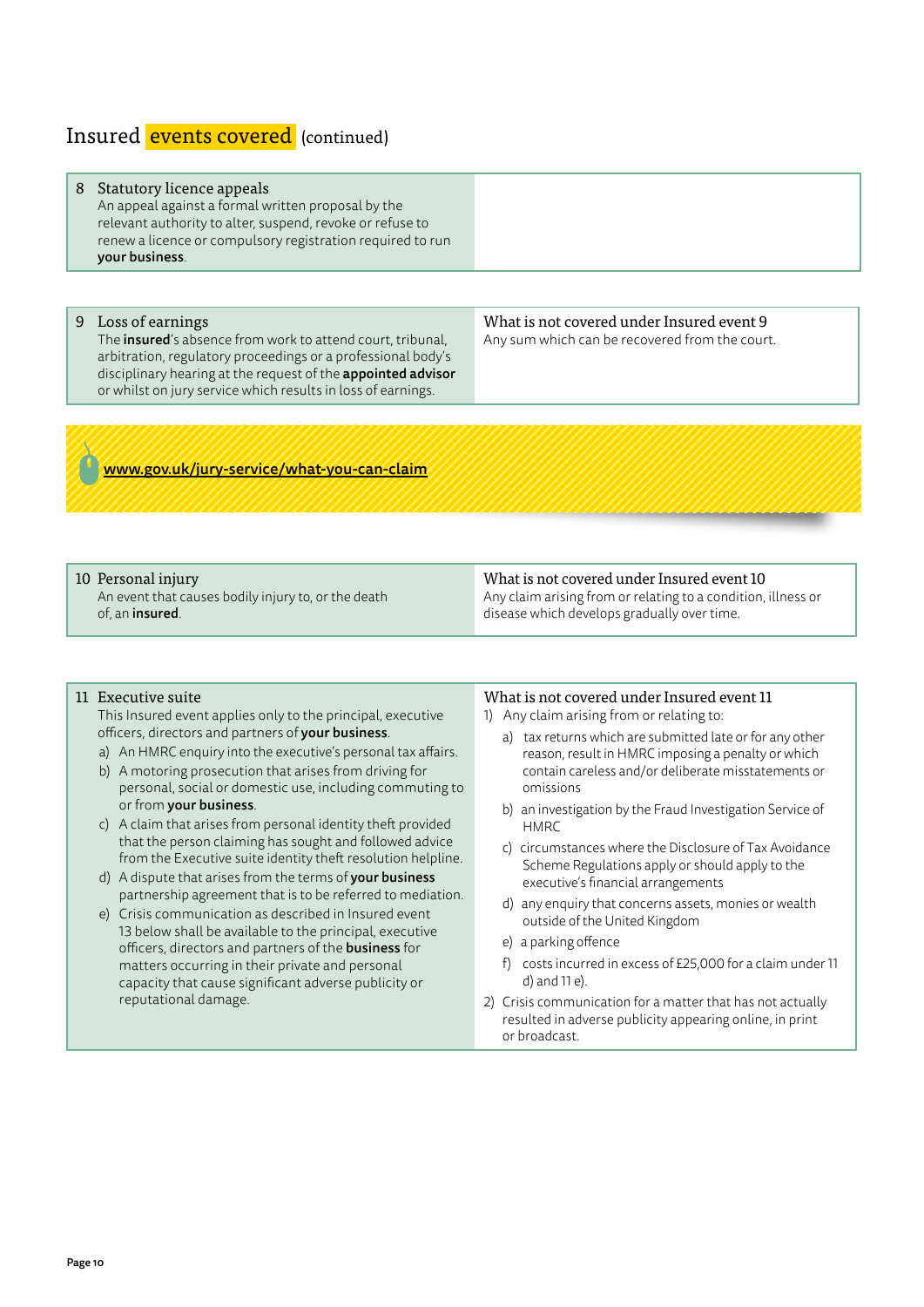### Insured **events covered** (continued)

#### 12 Contract & debt recovery

 A breach or alleged breach of an agreement or alleged agreement which has been entered into by you or on your behalf to buy, sell, hire or lease goods or services or to rent your business premises, provided that if you are claiming for an undisputed debt you have exhausted your normal credit control procedures.

#### What is not covered under Insured event 12

- Any claim arising from or relating to:
- 1) an amount which is less than £200
- 2) a dispute with a tenant or leasee where **you** are the landlord or lessor
- 3) the sale or purchase of land or buildings
- 4) loans, mortgages, endowments, pensions or any other financial product
- 5) computer hardware, software, internet services or systems which
	- a) have been supplied by you or
	- b) have been tailored to your requirements
- 6) a breach or alleged breach of a professional duty by an insured
- 7) the settlement payable under an insurance policy
- 8) a dispute relating to an employee or ex-employee
- 9) adjudication or arbitration.

If you need to chase a debt go to www.araglegal.co.uk, "Debts & debt recovery" to download a reminder, final demand or letter before action. If you are not successful in obtaining an agreement to settle you should check that your right to claim is not affected by "what is not covered" and report the matter to us as a claim.

A number of documents are available to download by selecting "Purchase and sales agreements" from the menu.

#### 13 Crisis communication

Following an event which causes significant adverse publicity or reputational damage which is likely to have a widespread financial impact on your business, we will:

- a) liaise with you and your solicitor (whether the solicitor is an appointed advisor under this policy, or acts on your behalf under any other policy) to draft a media statement or press release
- b) prepare communication for **your** staff/customers/suppliers and/or a telephone or website script or social media messaging
- c) arrange, support and represent the *insured* at an event which media will be reporting
- d) support the insured by taking phone calls/emails and managing interaction with media outlets
- e) support and prepare the *insured* for media interviews

provided that you have sought and followed advice from our Crisis communication helpline.

#### What is not covered under Insured event 13

Any claim arising from or relating to:

- 1) matters that should be dealt with through your normal complaints procedures
- 2) a matter that has not actually resulted in adverse publicity appearing online, in print or broadcast
- 3) costs incurred in excess of £25,000.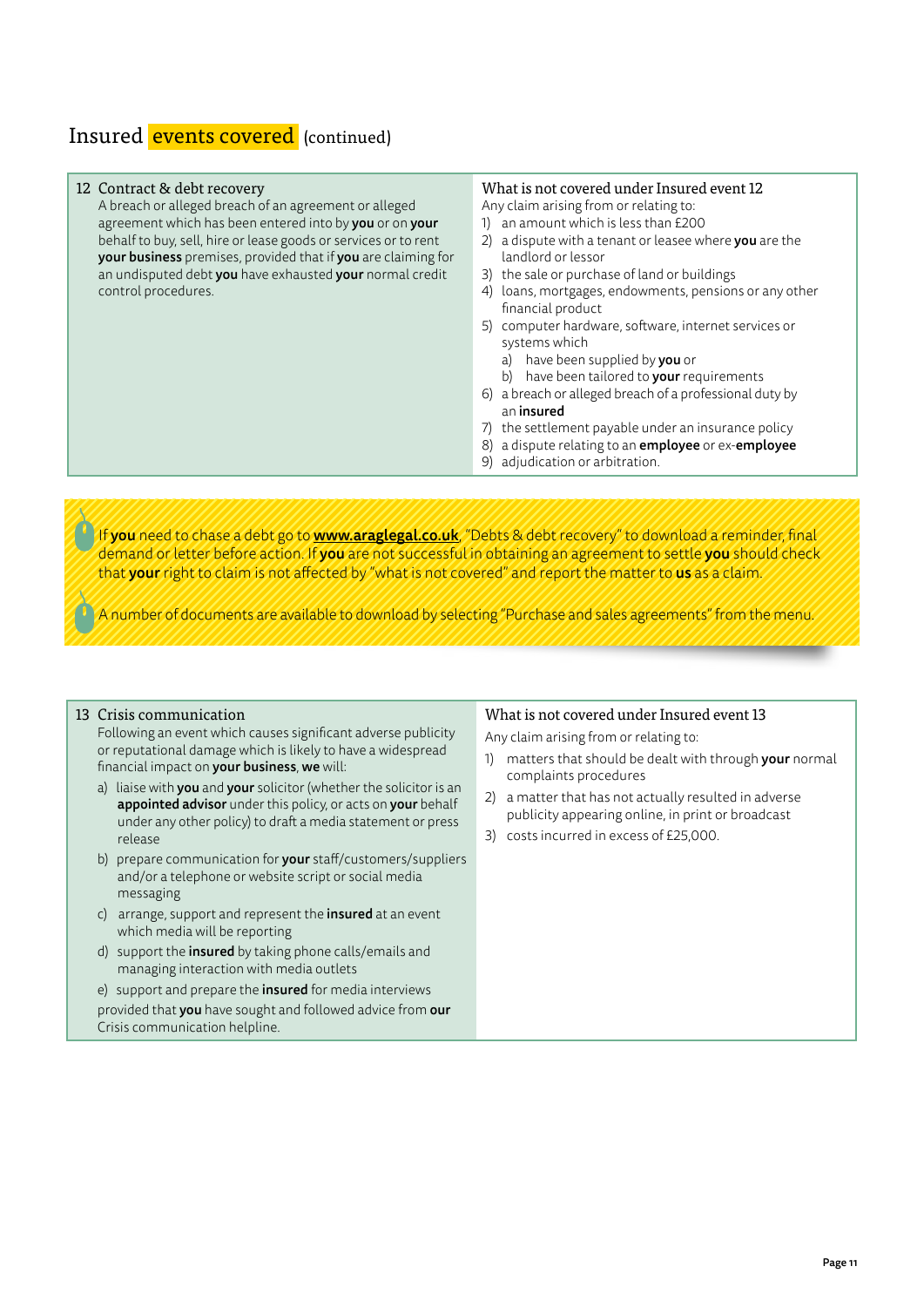### What is not covered by this policy (applicable to the whole policy)

| The insured is not covered for any claim arising from or relating to:                                                                                                                                                                       |
|---------------------------------------------------------------------------------------------------------------------------------------------------------------------------------------------------------------------------------------------|
| costs or compensation awards incurred without our consent<br>1)                                                                                                                                                                             |
| any actual or alleged act, omission or dispute happening before, or existing at the start of the insurance provided by this<br>2)<br>policy, and which the insured knew or ought reasonably to have known could lead to a claim             |
| an allegation against the insured involving:<br>3)                                                                                                                                                                                          |
| assault, violence, malicious falsehood or defamation<br>a)                                                                                                                                                                                  |
| indecent or obscene materials<br>b)                                                                                                                                                                                                         |
| the use of alcohol or its unauthorised or unregulated manufacture, unlicensed dealing in alcohol or dealing in or<br>$\mathsf{C}$<br>using illegal drugs                                                                                    |
| illegal immigration<br>$\mathsf{d}$                                                                                                                                                                                                         |
| money laundering or bribery offences, breaches of international sanctions, fraud, or any other financial crime activities<br>e)<br>except in relation to Insured event 13 Crisis communication                                              |
| defending a claim in respect of damages for personal injury (other than injury to feelings in relation to Insured event 1<br>4)<br>Employment), or loss or damage to property owned by the insured                                          |
| National Minimum Wage and/or National Living Wage Regulations<br>5)                                                                                                                                                                         |
| patents, copyright, passing-off, trade or service marks, registered designs and confidential information (except in relation to<br>6)<br>Insured event 3 Employment restrictive covenants)                                                  |
| a dispute with any subsidiary, parent, associated or sister company or between shareholders or partners (except in relation<br>7)<br>to mediation under Insured event 11 d)                                                                 |
| a) a franchise agreement<br>8)                                                                                                                                                                                                              |
| an agency agreement through which one party has the legal capacity to alter the legal relations of the other<br>b)                                                                                                                          |
| a judicial review<br>9)                                                                                                                                                                                                                     |
| 10) a dispute with us, the insurer or the party who arranged this cover not dealt with under Condition 6                                                                                                                                    |
| ionising radiations or contamination by radioactivity from any nuclear fuel or from any nuclear waste or from the<br>11) a)<br>combustion of nuclear fuel                                                                                   |
| radioactive, toxic, explosive or other hazardous properties of any explosive nuclear assembly or nuclear component thereof<br>b)                                                                                                            |
| war, invasion, act of foreign enemy hostilities (whether war is declared or not), civil war, rebellion, revolution, insurrection<br>$\mathsf{C}$<br>or military or usurped power                                                            |
| pressure waves from aircrafts or other aerial devices travelling at sonic or supersonic speed<br>d)                                                                                                                                         |
| any terrorist action (regardless of any other cause or event contributing concurrently or in any other sequence to the<br>$\epsilon$<br>liability) or any action taken in controlling, funding, preventing or suppressing terrorist action. |

12) The payment of fines, penalties or compensation awarded against the insured (except as covered under Insured event 2 Employment compensation awards); or costs awarded against the *insured* by a court of criminal jurisdiction.

. . . . . i

Policy conditions

Where the insurer's risk is affected by the insured's failure to keep to these conditions the insurer can refuse a claim or withdraw from an ongoing claim. The insurer also reserves the right to claim back legal costs & expenses from the insured if this happens.

#### 1. The insured's responsibilities

An insured must:

- a) tell us immediately of anything that may make it more costly or difficult for the appointed advisor to resolve the claim in the insured's favour
- b) cooperate fully with us, give the appointed advisor any instructions we require, and keep them updated with progress of the claim and not hinder them
- c) take reasonable steps to claim back legal costs & expenses and, where recovered, pay them to the insurer
- d) allow the insurer at any time to take over and conduct in the insured's name, any claim.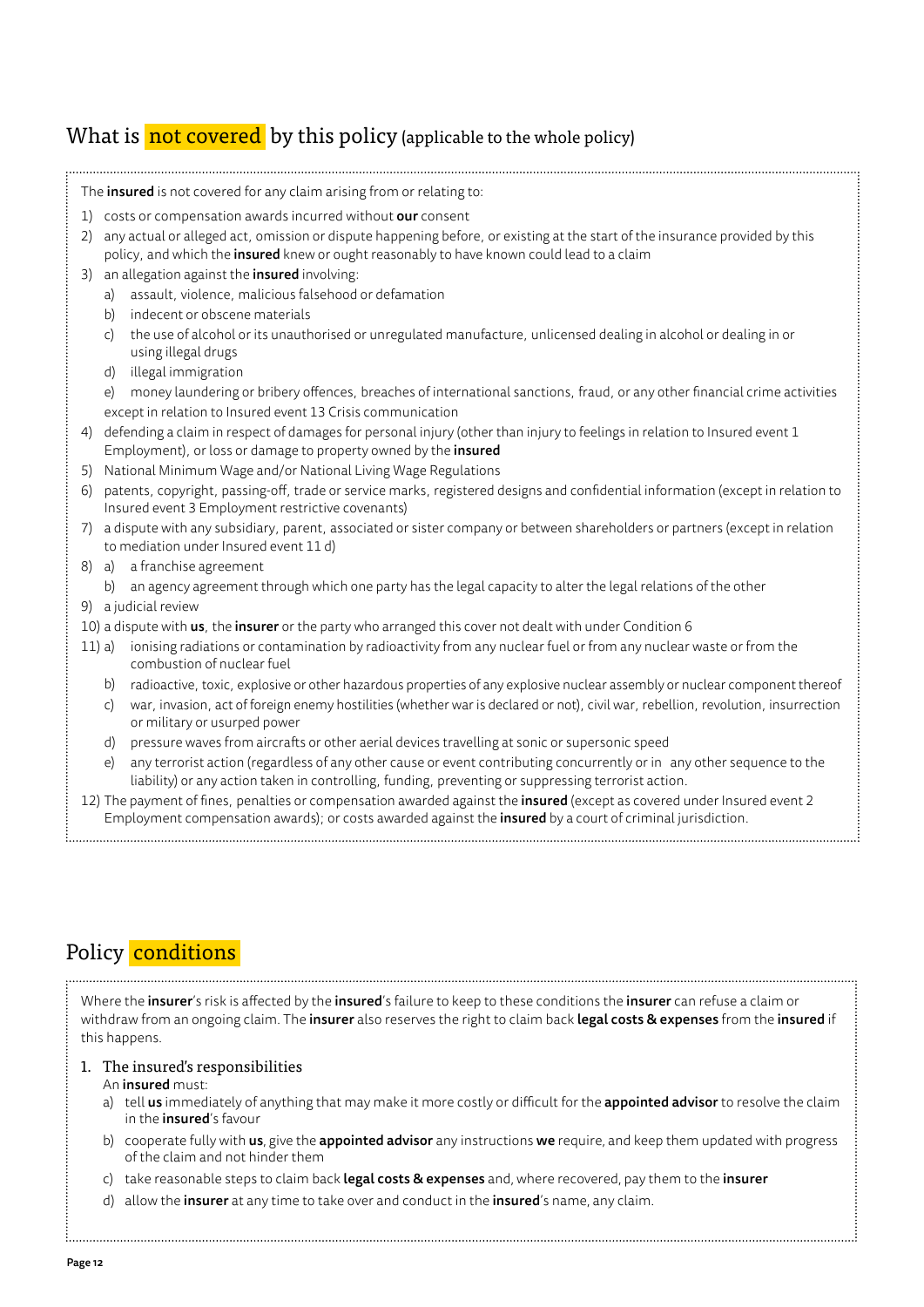### Policy conditions (continued)

#### 2. Freedom to choose an appointed advisor

- a) In certain circumstances as set out in 2.b) below the insured may choose an appointed advisor. In all other cases, no such right exists and we shall choose the appointed advisor.
- b) If:
	- i) a suitably qualified advisor considers that it has become necessary to issue proceedings or proceedings are issued against an insured, or

ii) there is a conflict of interest

the insured may choose a qualified appointed advisor except, where the insured's claim is to be dealt with by the Employment Tribunal, we shall always choose the appointed advisor.

- c) Where the **insured** wishes to exercise the right to choose, the **insured** must write to **us** with their preferred representative's contact details.
- d) Where the *insured* chooses to use their preferred representative, the *insurer* will not pay more than we agree to pay a solicitor from our panel and will pay only the costs that the insurer would have been liable to pay. (Our panel solicitor firms are chosen with care and we agree special terms with them, including rates which may be lower than those available from other firms).
- e) If the insured dismisses the appointed advisor without good reason, or withdraws from the claim without our written agreement, or if the appointed advisor refuses with good reason to continue acting for an insured, the insurer's liability in respect of that claim will end immediately.
- f) In respect of pursuing a claim relating to Insured event 12 Contract & debt recovery you must enter into a conditional fee agreement (unless the appointed advisor has entered into a collective conditional fee agreement) where legally permitted.

#### 3. Consent

- a) The insured must agree to us having sight of the appointed advisor's file relating to the insured's claim. The insured is considered to have provided consent to us or our appointed agent to have sight of their file for auditing and quality and cost control purposes.
- b) An insured must have your agreement to claim under this policy.

#### 4. Settlement

- a) The insurer can settle the claim by paying the reasonable value of the insured's claim.
- b) The insured must not negotiate or settle the claim without our written agreement.
- c) If the insured refuses to settle the claim following advice to do so from the appointed advisor the insurer reserves the right to refuse to pay further costs.

#### 5. Barrister's opinion

We may require the insured to obtain and pay for an opinion from a barrister if a dispute arises regarding the merits or value of their claim. If the opinion supports the insured, then the insurer will reimburse the reasonable costs of that opinion. If that opinion conflicts with advice obtained by us, then the insurer will pay for a final opinion which shall be binding on the insured and us. This does not affect the insured's right under Condition 6 below.

#### 6. Arbitration

If any dispute between the insured and us arises from this policy, the insured can make a complaint to us as described on the back page of this policy and we will try to resolve the matter. If we are unable to satisfy the insured's concerns and the matter can be dealt with by the Financial Ombudsman Service the insured can ask them to arbitrate over the complaint.

 If the dispute cannot be dealt with by the Financial Ombudsman Service, it can be referred for independent arbitration to a qualified person agreed upon by both parties. The loser of the dispute shall be liable to pay the costs incurred.

If we and the insured fail to agree on a suitable person to arbitrate the matter we will ask the President of the relevant Law Society to nominate. The arbitration shall be subject to the Arbitration Acts and the arbitrator's decision shall be binding on the parties.

#### 7. Other insurance

The insurer will not pay more than their fair share (rateable proportion) for any claim covered by another policy, or any claim that would have been covered by any other policy if this policy did not exist; even if the other insurer refuses the claim.

#### 8. Fraudulent claims and claims tainted by dishonesty

- a) If the insured makes any claim which is fraudulent or false, the policy shall immediately become void and all benefit under it will be lost.
- b) An insured shall at all times be entirely truthful and open in any evidence, disclosure or statement they give and shall act with complete honesty and integrity throughout. Where, on the balance of probabilities and having considered carefully all the facts of any claim, it appears to the appointed advisor that the insured has breached this condition and that the breach has: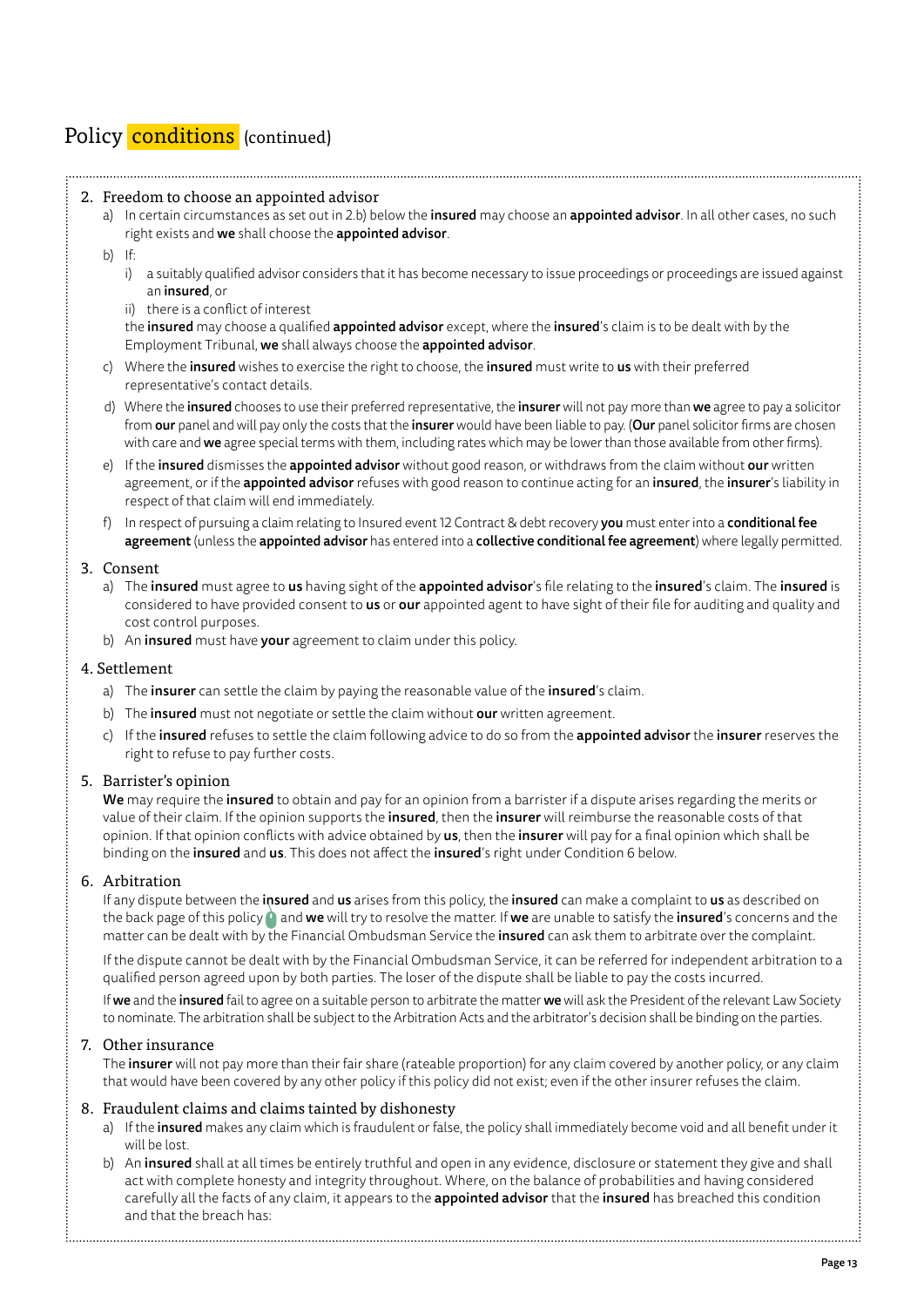### Policy conditions (continued)

i) affected our assessment of reasonable prospects of success, and/or

ii) prejudiced in any part the outcome of the *insured's* claim

the insurer shall have no liability for legal costs & expenses incurred from the date of the insured's breach.

#### 9. Cancellation

- a) You may cancel the policy:
	- i) within 14 days of the date of its purchase with a full refund of premium paid provided that a claim has not been accepted; or
	- ii) at any other time by giving us at least 21 days written notice and the insurer will refund the premium for the time remaining of the **period of insurance** unless a claim has been or is later accepted by us in which case no refund of premium shall be allowed.
- b) Where there is a valid reason for doing so, the insurer has the right to cancel the policy at any time by giving you at least 21 days written notice. The insurer will refund the premium for the time remaining of the period of insurance. We will set out the reason for cancellation in writing. Valid reasons may include but are not limited to:
	- i) where the party claiming under this policy fails to cooperate with or provide information to us or the appointed advisor in a way that materially affects our ability to process a claim, or our ability to defend the insurer's interests,
	- ii) where the *insured* uses threatening or abusive behaviour or language, or intimidates or bullies our staff or suppliers, iii) where we have evidence that the insured has committed a fraudulent act.
- c) The insurer may also cancel the policy and refund the premium for the remaining period of insurance if at any time you: i) enter into a voluntary arrangement or a deed of arrangement or
	- ii) become bankrupt, are placed into administration, receivership or liquidation or
	- iii) have your affairs or property in the care or control of a receiver or administrator.

#### 10. Acts of parliament, statutory instruments, civil procedure rules & jurisdiction All legal instruments, bodies and rules referred to within this policy shall include the equivalent in Wales, Scotland, Northern Ireland, the Isle of Man and the Channel Islands and any subsequent amendment or replacement. This policy will be governed by English law.

11. Contracts (Rights of Third Parties) Act 1999

 A person who is not insured by this contract has no right to enforce the terms and conditions of this policy under the Contracts (Rights of Third Parties) Act 1999.

### Meaning of words & terms

Certain words and terms contained in this policy have been defined as they have the same meaning wherever they appear.

Appointed advisor

- The
- 1) solicitor, accountant, or other advisor (who is not a mediator), appointed by us to act on behalf of the insured;
- 2) mediator appointed by us to provide impartial dispute resolution in relation to a claim accepted by us.

#### Business

The occupation, trade profession or enterprise carried out by the entity shown in the schedule that attaches to this policy.

#### Collective conditional fee agreement

A legally enforceable agreement entered into on a common basis between the **appointed advisor** and us to pay their professional fees on the basis of either

- 1) 100% "no-win no-fee" or
- 2) where discounted, that a discounted fee is payable.

#### Conditional fee agreement

A legally enforceable agreement between you and the appointed advisor for paying their professional fees on the basis of either

- 1) 100% "no-win no-fee" or
- 2) where discounted, that a discounted fee is payable.

#### Employee

A worker who has or alleges they have entered into a contract of service with **vou**.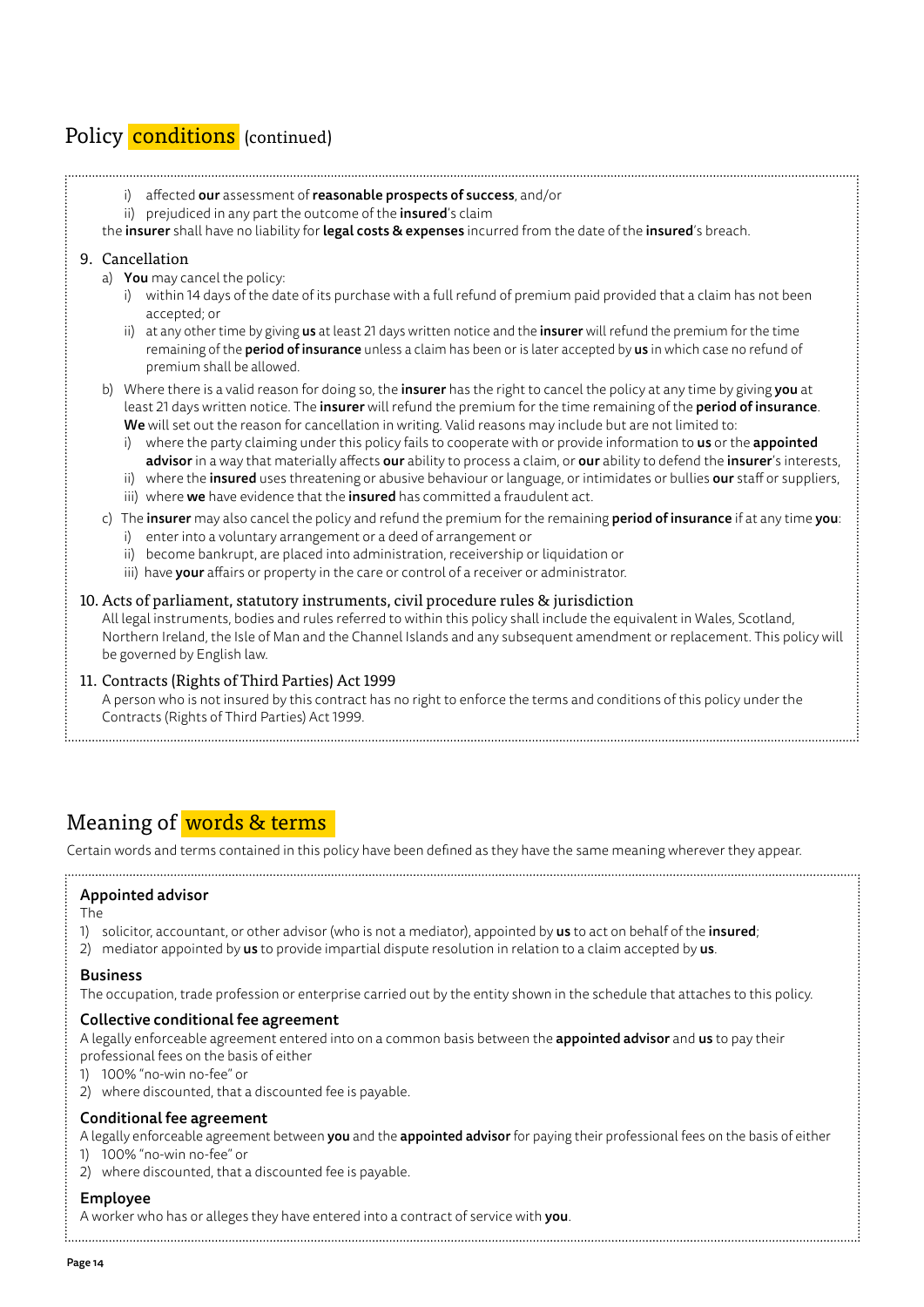### Meaning of words & terms (continued)

#### Insured

- 1) You, your directors, partners, managers, officers and employees of your business.
- 2) A person declared to us, who is contracted to perform work for you, who in all other respects you have arranged to insure on the same basis as **your employees** and who performs work under **your** supervision.

#### Insurer

HDI Global Specialty SE (commercial register number: HRB 211924), (FRN: 659331).

#### Legal costs & expenses

- Reasonable legal costs and disbursements reasonably and proportionately incurred by the **appointed advisor** on the standard basis and agreed in advance by us. The term "standard basis" can be found within the Courts' Civil Procedure Rules Part 44.2.
- 2) In civil claims, other side's costs, fees and disbursements where the *insured* has been ordered to pay them or pays them with our agreement.
- 3) Reasonable accountancy fees reasonably incurred under Insured event 4 Tax disputes by the **appointed advisor** and agreed by us in advance.
- 4) Health and Safety Executive Fees for Intervention.
- 5) Your employee's basic wages or salary under Insured event 9 Loss of earnings in the course of their employment with you while attending court or tribunal at the request of the appointed advisor or whilst on jury service where lost wages or salary cannot be claimed back from the court or tribunal.
- 6) The reasonable cost of phone calls, postage (including special delivery), image scanning, photocopying or credit reports incurred under Insured event 11 c) where the insured has taken advice from our Identity Theft Advice and Resolution Service.
- 7) The professional fees and expenses of an appointed advisor selected by us to reduce the actual adverse or negative publicity or media attention under Insured events 11 e) Executive suite and 13 Crisis communication.

#### Period of insurance

The period shown in the schedule to which this policy attaches. (The **period of insurance** shall otherwise expire on earlier cancellation of this policy.)

#### Reasonable prospects of success

- 1) Other than as set out in 2) and 3) below, a greater than 50% chance of the insured successfully pursuing or defending the claim and, if the **insured** is seeking damages or compensation, a greater than 50% chance of enforcing any judgment that might be obtained. Under Insured event 12 Contract & debt recovery, there must be a greater than 50% chance of successfully defending the claim in its entirety.
- 2) In criminal prosecution claims where the insured
	- a) pleads guilty, a greater than 50% chance of reducing any sentence or fine or
	- b) pleads not guilty, a greater than 50% chance of that plea being accepted by the court.
- 3) In all claims involving an appeal, a greater than 50% chance of the insured being successful.

Where it has been determined that reasonable prospects of success do not exist, the insured shall be liable to pay any legal costs incurred should they pursue or defend their claim irrespective of the outcome.

#### Territorial limit

- 1) For Insured events 6 Legal defence and 12 Contract & debt recovery the United Kingdom, Channel Islands, Isle of Man, Norway, Switzerland and countries in the European Union. **https://europa.eu/european-union/index\_en**
- 2) For all other Insured events the United Kingdom, Channel Islands and the Isle of Man.

#### We/Us/Our

ARAG plc who is authorised under a binding authority agreement to administer this insurance on behalf of the insurer, Brit Syndicate 2987 at Lloyd's.

#### You/Your

The individual, partnership or corporate body named in the schedule, including any subsidiary and/or associated companies declared to us.

Signed by

Managing Director ARAG plc